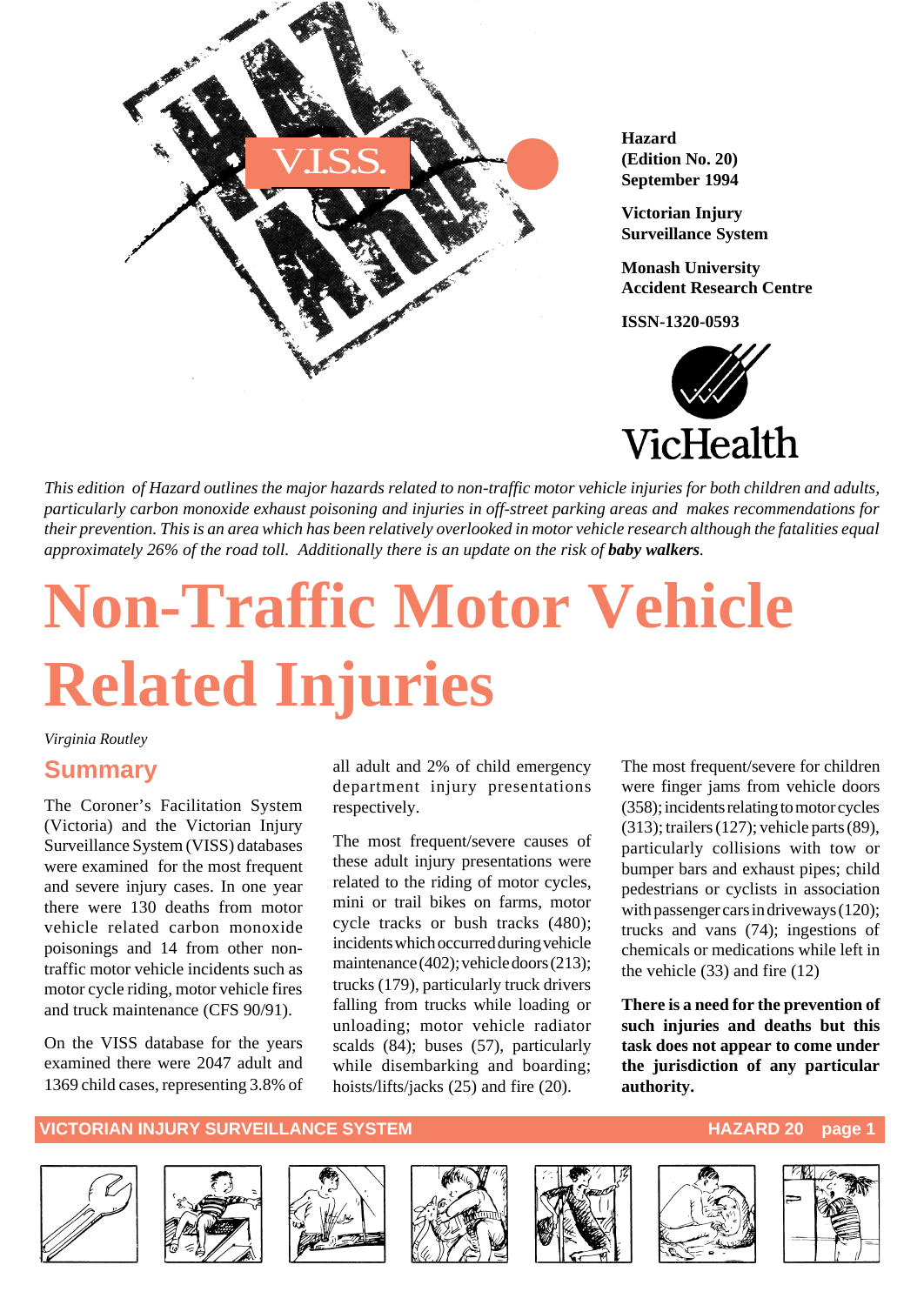### **Introduction**

'Non-traffic motor vehicle related injuries' as used here refers to those injury cases which involved a motor vehicle (including parts) ie a car, van, truck, trailer, horsefloat, caravan, motor bike or a form of public transport **and** were not a result of a crash on a public road, footpath, parking area or private road/ driveway beyond the fence line.

There is a significant gap in motor vehicle safety research in the area of non-traffic injuries. This issue of Hazard and a recent Monash University Accident Research Centre study of onand off-road motorcycle related injuries to children and adolescents begin to address these issues. (Haworth, et al 1994)

Deaths on the Coroner's Facilitation Database (Victoria 1990/91) were examined and were almost exclusively suicides from carbon monoxide exhaust poisoning. These are discussed in detail below.

The 12 non-carbon monoxide motor vehicle deaths will be listed under their relevant factors within the Victorian Injury Surveillance System data analysis.

The Victorian Injury Surveillance System analysis covers victims who presented with injuries or poisonings to the emergency departments of 5 major Victorian hospitals with 7 campuses over various time periods between 1989 and 1993.

## **Deaths (n=142)**

#### **Suicides from Car Exhaust Gassings (n=130)**

Fatal carbon monoxide poisonings from car exhausts, all of which were suicides, accounted for the majority of non-crash motor vehicle deaths. They increased





*Source: CFS, Victoria 1990/91 (12 months)*

from 85 to 130 p.a over the 2 years of the Coroner's published data collection (1989/90-1990/91). The Australian Bureau of Statistics figures for Victoria over time show a steady increase from 22 in 1970 to 139 in 1992 (See Fig 1.)and in 1992 carbon monoxide poisonings were almost the major means of suicide - hanging/ strangulation was the major means, firearms the third.

Poisoning and deaths from carbon monoxide are caused by carbon monoxide binding to the 5 points of the haemaglobin molecule faster than oxygen thus not allowing oxygen to penetrate. A workplace is considered to become unsafe when carbon

#### **VICTORIAN INJURY SURVEILLANCE SYSTEM AND RESERVE THE RESERVE THAZARD 20 page 2**













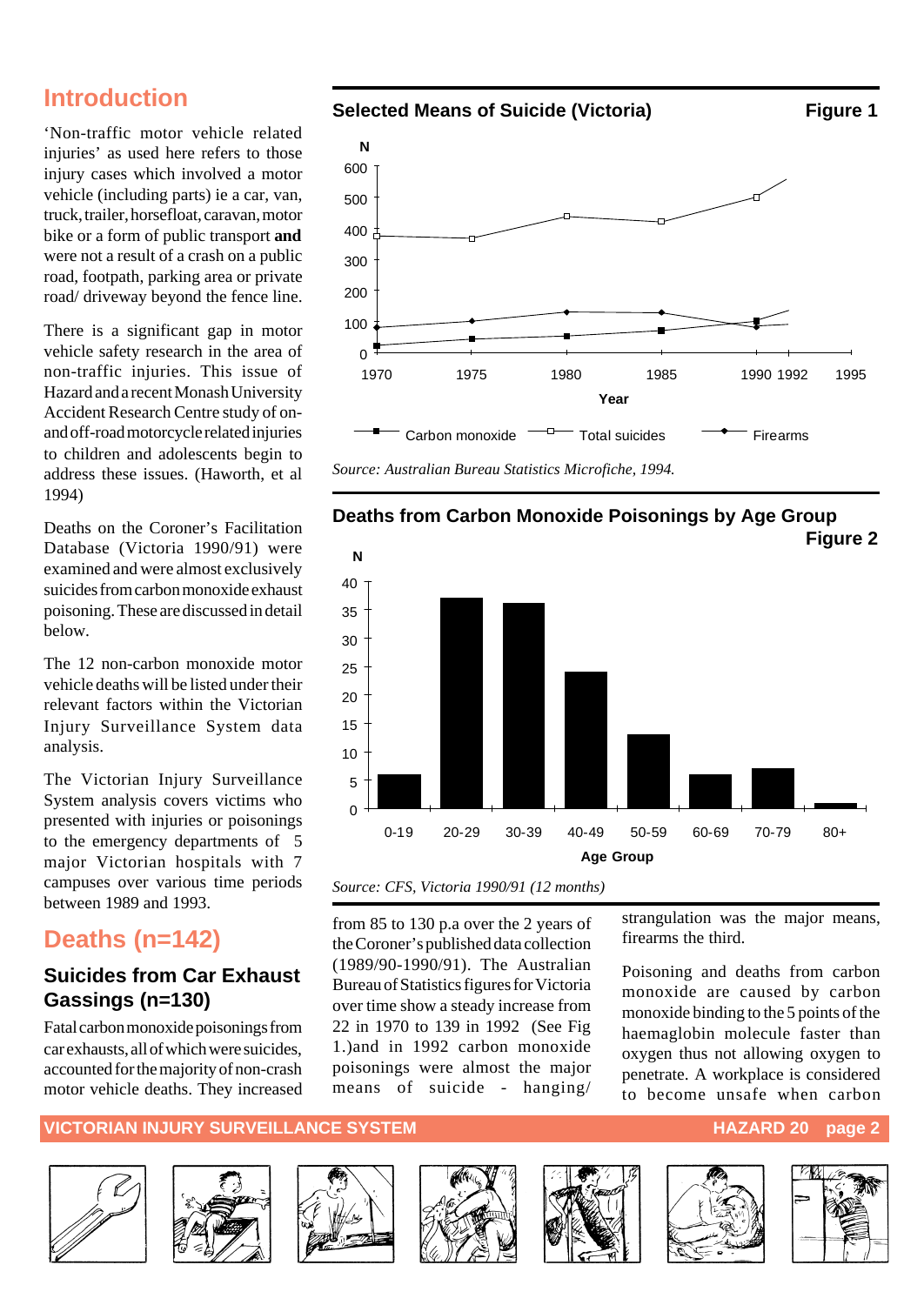monoxide levels exceed 50 parts per million over an 8 hour average or 400 ppm in the short term (Workplace Australia, 1991). Typical motor vehicle exhausts range from above 45,000 ppm at a cold start to under 1,000 ppm at warm idle (EPA Motor Vehicle Section, 1994). Carbon monoxide is colourless, odourless and tasteless.

Male victims represented 87% of the Coroner's cases in the one year period 1990/91. The age distribution is shown in figure 2. This roughly reflects the overall suicide distribution by age although with a higher proportion in the 30-39 year age group and a lesser proportion in the 60-69 year age group. Although suicides from motor vehicle exhausts were concentrated in the 20- 39 year age group they were the leading means of suicide between 30 and 50 years (CFS Unnatural Deaths data). The most frequent locations are shown in Table 1.

The home/garage accounted for over half of the carbon monoxide poisoning locations.

There were 8 cases on the Victorian Injury Surveillance System database of suicide attempts from carbon monoxide poisoning from car exhausts. All cases survived.



Environmental influences appear to have a role in creating and combatting suicide epidemics. The phasing out of coal gas and the introduction of petroleum gas in Australia indicated a fall in such suicides in Australia. This intervention has been well documented in Britain and other countries as reducing the overall suicide rate (Harrison,J, Moller,G, Dolinis,J,). The attributed decline in Victoria was from

54 suicides from gas in domestic use in 1970 to none in 1975 (ABS microfiche data). The widespread availability of relatively hazardous barbiturates coincided with high rates of suicide in the 1960's, especially for females. The restriction of these drugs coincided with a marked fall in suicide rates (Harrison et al) (See fig. 3). The tightened gun laws in Victoria since 1988 have seen a corresponding reduction in suicide by firearms - a reduction of 37% from 1985 to 1990 (See Figure 1).

Since 1986 maximum allowable carbon monoxide levels in exhaust gases in Victoria have reduced from 24.2 gms/ km to 9.3 gms/km (in reality usually less - EPA Motor Vehicle Section) due to catalytic converters and legislation making unleaded petrol mandatory in new vehicles. Such a reduction would appear to make suicide attempts longer to affect. This reduction in allowable carbon monoxide levels however has not been associated with reduced suicides from car exhausts.

| Deaths from Carbon Monoxide Poisonings by Location |         |
|----------------------------------------------------|---------|
|                                                    | Table 1 |

|                            |     | $\frac{0}{0}$   |
|----------------------------|-----|-----------------|
| Own home - garden/garage   | 66  | $\overline{51}$ |
| Public road                | 19  | 15              |
| National or other park     | 13  | 10              |
| Parking area               | 9   |                 |
| Other home - garden/garage | 6   |                 |
| Other outdoor              | 5   |                 |
| Field/paddock              | 3   |                 |
| Other                      | 9   |                 |
| <b>Total</b>               | 130 | 100             |

*Source: CFS,Victoria. 1990/91 (12 months)*

#### **VICTORIAN INJURY SURVEILLANCE SYSTEM HAZARD 20 page 3**













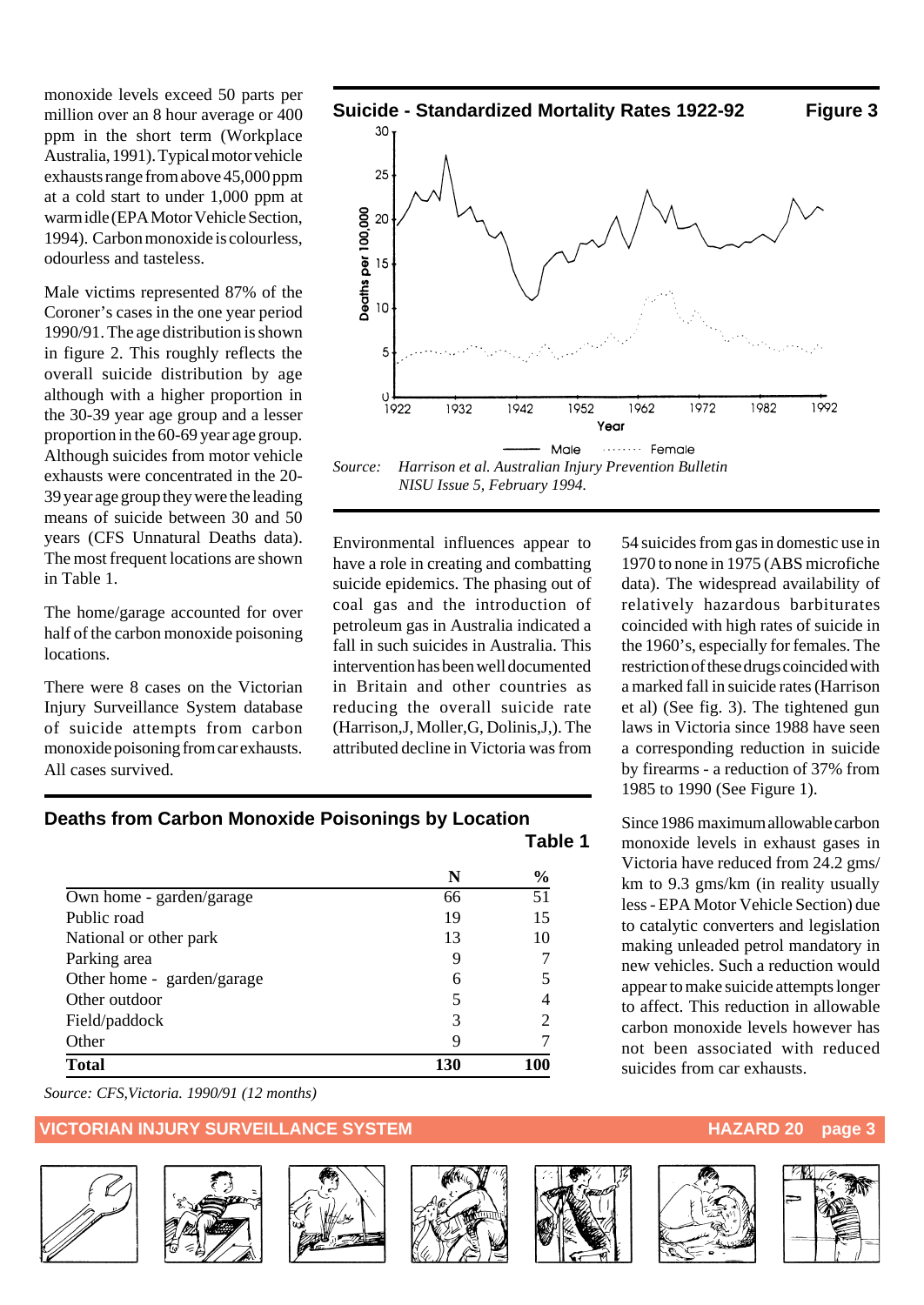Environmental changes will clearly not alone eliminate suicide. Complex social, economic and psychological reasons underly the causes of suicide and the solutions for these presumably require a multi-faceted approach. Emphasis should be placed on males aged 20-24 years, the group for which suicides are increasing in proportion to others.

#### **Cost**

The cost of a death from car exhaust poisoning is calculated to be \$703,256 based on injury costs per person from the Bureau of Transport and Communication Economics (Steadman and Bryan) updated to June 1994 by the Consumer Price Index. Thus the cost per year attributable to 130 car exhaust poisoning deaths is approximately \$91.5 million. This represents a cost of \$33.15 per year distributed over each of the 2.76 million motor vehicles in Victoria (Estimate June 1994, excluding motorbikes, caravans, trailers; Vicroads). If a device were developed which prevented 50% of these suicides, and it cost \$34 the full costs would be recovered in just two years. Alternatively if the device cost \$68, or if it prevented only 25% of these suicides the breakeven period would be four years. It seems likely that at least the second of these scenarios could be achieved.

#### **Prevention**

Three major design solutions are possible for the prevention (or minimization) of car exhaust carbon monoxide poisoning.

1. The mandatory incorporation into motor vehicles, involving a change in ADRs (Australian Design Rules), of a sensing device which monitors carbon monoxide levels and shuts down the engine when levels become death threatening. Such devices are available in the U.S for approximately \$60. They would have the added advantage of identifying and preventing unintentional poisonings due to leaks of carbon monoxide from unsealed boots and rusted holes and access through open windows. It should not be set at a level such that the sensor could stop the vehicle in peak hour traffic or cold underground car parks where carbon monoxide levels are often high.

- 2. Design modifications to motor vehicles to impede common methods of carbon monoxide poisoning. Investigations should be undertaken into the most effective, cost efficient means to do this and modifications be made mandatory through incorporation into the ADR's. The potential for retro-fitting should also be examined. Design suggestions are available to appropriate authorities from VISS.
- 3. Further improvements could be made in engine design and in catalytic conversion techniques to complete the combustion process and thereby virtually eliminate carbon monoxide emissions. (Vehicle Emissions Laboratory Group, Environmental Protection Agency, Victoria)

| <b>Cause of Injury</b>      | <b>Children</b><br>(under 15) |                 | <b>Adults</b><br>$(15$ and over) |                              |
|-----------------------------|-------------------------------|-----------------|----------------------------------|------------------------------|
|                             | % Total                       | % Presentations | % Total                          | <sup>9</sup> % Presentations |
|                             | Presentations                 | Admitted        | Presentations                    | Admitted                     |
|                             | $(N=1369)$                    |                 | $(N=2047)$                       |                              |
| Motorcycles                 |                               |                 |                                  |                              |
| (incl. trail bikes)         | 20                            | 30              | 23                               | 19                           |
| Doors                       | 26                            | 9               | 10                               | 5                            |
| Radiators                   |                               |                 | $\overline{\mathcal{A}}$         | $\overline{2}$               |
| Vehicle parts (other)       | $\overline{15}$               | 17              | 22                               | 12                           |
| <b>Trailers</b>             | 9                             | 25              | 6                                | 14                           |
| Trucks (incl. vans)         | 6                             | $\overline{27}$ | 9                                | 17                           |
| Passenger cars in driveways |                               |                 |                                  |                              |
| (excl. vehicle doors)       | 9                             | 28              | 2                                | 10                           |
| <b>Buses</b>                |                               | 14              | $\overline{3}$                   | 12                           |
| Hoists, lifts, jacks        |                               |                 | 3                                | 15                           |
| Automotive tools or access. |                               |                 |                                  |                              |
| (other)                     |                               |                 | 2                                | 5                            |
| Flame/fire/smoke            | 1                             | 92              |                                  | 37                           |
| Chemical ingestions         | $\overline{c}$                | 44              |                                  |                              |

#### **Factors involved in non-traffic motor vehicle related injury Table 2**

*VISS: Children- RCH,WH,PANCH (89-93); Adults- RMH,WH,LRH (2 yrs), PANCH (1 yr).*













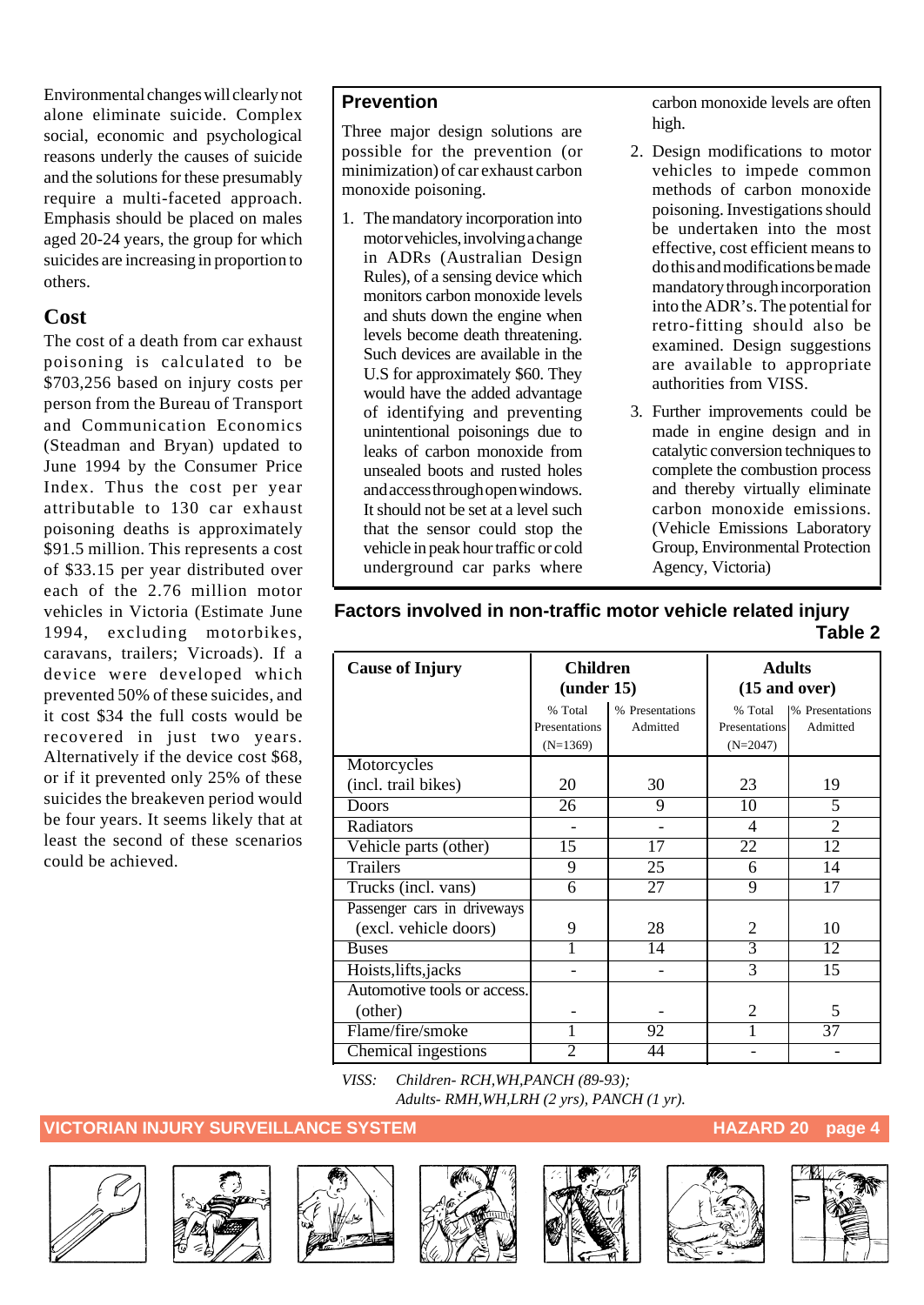## **Victorian Injury Surveillance System Data**

Non-traffic motor-vehicle related injury data are unavailable in most major injury databases. Apart from deaths (CFS 1989/91) emergency department injury surveillance is the major source of this information.

The children's injury data used here refer to children aged under 15 years who presented to the Royal Children's Hospital, Preston & Northcote Community Hospital and Western Hospital between 1989 and 1993. Adult data has not been collected for as long a period as has children's data and the hospital collection dates are more varied. The adult data as referred to in this analysis is from the Latrobe Regional Hospital ( 1/7/91 to 30/6/93), the Royal Melbourne Hospital (1/3/92 to 28/2/94), the Western Hospital (1/1/ 90 to 31/12/92) and Preston & Northcote Community Hospital (1/3/ 92 to 28/2/93) ie LRH, RMH, WH, (all 2 years), PANCH (1 year).

There were 2047 adult and 1369 child cases. It should be borne in mind that due to differring periods and sources of data the numbers of adult and children's cases cannot be numerically compared. The emergency department presentation figures in Table 2 are therefore shown as percentages to enable such comparisons.

#### **Motorcycle (incl. Trail Bikes) (480 adult, 276 children)**

For adults these injuries were most frequent at 15-19 years, for children 13-14 years. They occurred in a variety of locations - farms, motocross or bush tracks (as found by the motorcycle study Haworth et al, 1994). Eightyseven percent for adults were motorcycles, two thirds for children, the remainder mini/trail bikes.



For adults, injuries were usually lacerations, bruising and inflammation, particularly to the upper and lower limbs; for children they were fractures, particularly to the leg (59% of fracture cases), radius/ulna and clavicle and concussion. (See Figure 4)

Usually the injury could be attributed to the rider losing control, often on hitting obstacles such as rocks, ditches, animals or fence posts. Injuries were more serious for children and trail bike riders, with 27% of child motorcyclists and 30% of trail bike riders being admitted to hospital. For adults the figures were 18% of motorcyclists and 25% of trail bike riders. Only one third of adult riders and two thirds of children noted having worn safety devices such as a helmet (44% children, 20% adults), boots or body armour.

There were 5 motorcycle deaths on the CFS database 1990/91.

#### **Prevention**

- 1. Helmets be made mandatory for off-road riding to reduce the frequency of head injuries. Further investigations of helmet performance (including retention) should be undertaken to attempt to reduce head injuries.
- 2. Motor cyclists be educated about the value of protective clothing and be encouraged to wear it.
- 3. Motorcycle riding by very young riders (perhaps under 8 years) should be discouraged because of the likelihood of insufficient development of motor co-ordination.
- 4. An appropriate government authority (or authorities) should take responsibility for motorcycling safety off-road.
- 5. Further investigations into improving protection for the limbs is warranted because of the high incidence of limb fractures.
- 6. That riders be informed of the very high risks associated with riding a different motorcycle for the first (or second) time, even if they are experienced riders. The risk of riding a different motorcycle could be minimised by riding in an area free of obstacles, riding more slowly and wearing protective gear.
- 7. Guidelines on minimum rider heights (for various styles and sizes of motorcycles) and minimum ratio of weight of rider to weight of motorcycle be developed and distributed to retailers to advise intending purchasers and to offroad motorcycle clubs.
- 8. That parents be made aware through retailers and off-road motorcycle clubs that slowing down motorcycles for young riders will not eliminate injuries warranting hospital admission.

*(Haworth et al, 1994)*













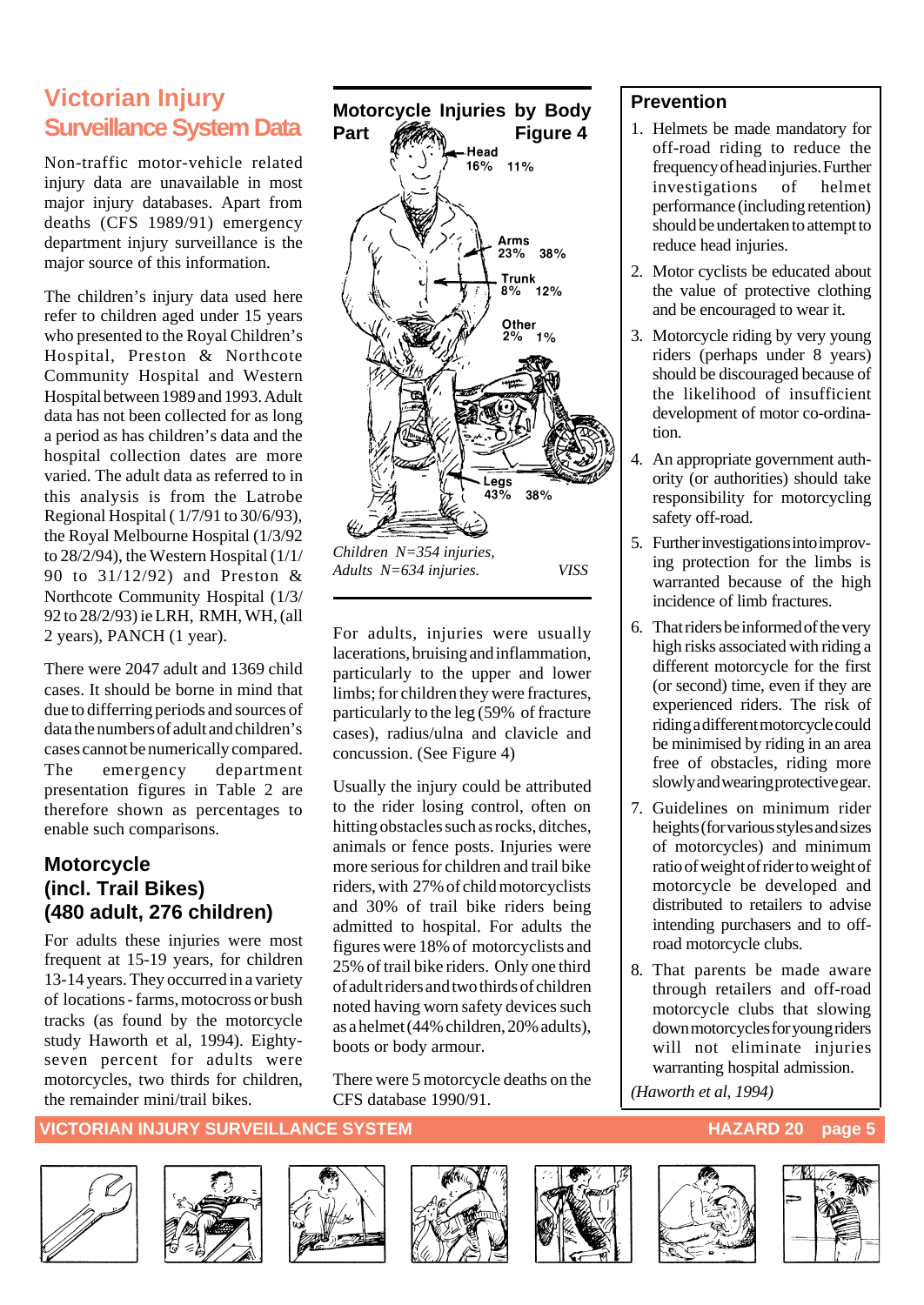#### **Doors (358 children, 213 adults)**

The majority of vehicle door associated injuries occurred in driveways, parking areas and public roads. In 85% of child and half of adult cases the victim was caught in the door, the remaining cases involved hitting against or being hit by the door. For adults injuries most often occurred on getting in and closing the door. For children, injuries were twice as likely to occur on getting out of the car. Three quarters of injuries for children and half for adults were to the fingers, particularly bruising, crushes, lacerations and fractures. For children, the 2-4 year old age group was overrepresented (40% of child cases).

Twelve percent of cases of children's finger jam injuries were admitted to hospital. Such injuries in the home are usually more severe (one third admitted). That there is a lesser severity in motor vehicles may be because the children usually catch themselves in the closing rather than the hinge side of the door where the injuries tend to be more severe.

#### **Prevention**

- 1. Parents should be reminded of the injury potential of car doors and that finger jam injuries are a frequent cause of non-traffic motor vehicle injuries.
- 2. Motor vehicle manufacturers should be encouraged to examine their door designs to determine whether it is possible to make them less injurious to fingers caught while closing them.

#### **Radiators (84 adults)**

These cases were almost all partial thickness scalds to adults from radiator hot water (87% cases) and/or steam (21%). The forearm, face and scalp, wrist, chest and abdomen were the most frequently scalded body parts. Most patients were treated with either referral or review in the emergency department.

Scalds usually occurred on removing the radiator cap (only 2 mentioned doing this with the assistance of rags)  $(n=42)$ ), the radiator cap being blown off when the vehicle was undergoing maintenance or the bonnet opened (n=13 ) and the radiator itself or the hose exploding  $(n=9)$ .

#### **Prevention**

- 1. Wait for the vehicle radiator cap to cool down sufficiently to touch. Dropping cold water over the radiator tank (taking care not to spill it over the remainder of the engine) will speed up temperature reduction. Release to the first click, remove if there is no pressure.
- 2. Devices such as safety pressure caps and magnetic deflectors are examples of safety products which have appeared on the market at various times to cater for the problem of radiator cap scalds (See fig. 5). A product offered at a competitive price which accommodates most car models would seem very attractive. The possibility of routine incorporation or the wider availability of such safety devices should be investigated.

#### **Countermeasures for Radiator Scalds Figure 5**





#### **Vehicle parts (other than radiators, doors) (204 children, 445 adults)**

The adult injuries occurred most often to men in the 20-29 year age group (37% cases). One third occurred in the victim's home garden, the remainder on public roads, factories/warehouses and parking areas. Over one quarter were injured on duty at work and one third during vehicle maintenance. Injuries were most often caused by being grazed/abraded/ lacerated (27%), hit by (23%), hit against (22%) (usually falls) or caught in or between (14%). Almost half the injuries were to the fingers and hands (45%), particularly lacerations, fractures and bruising.













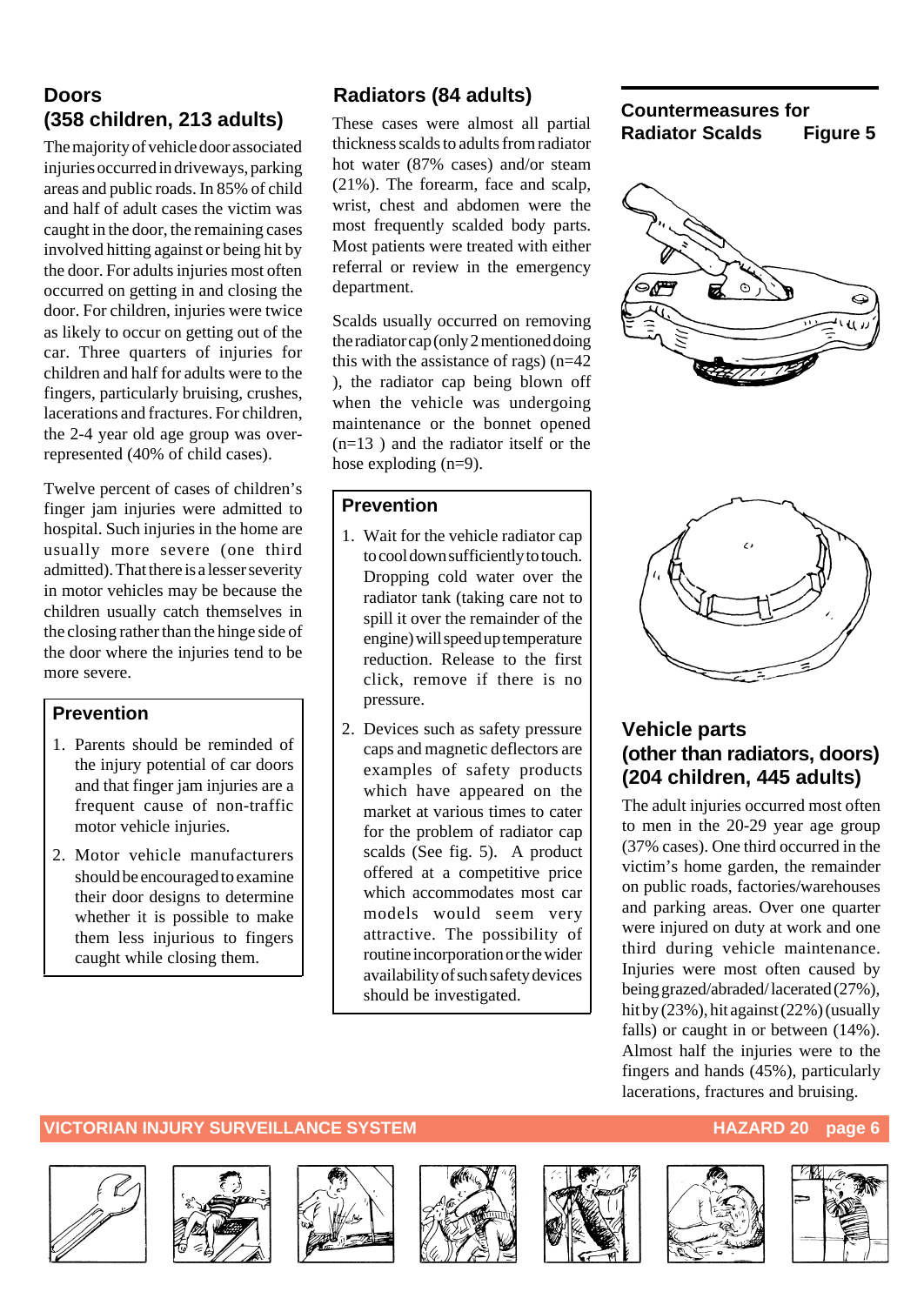Forty percent of the 124 persons injured on the job were vehicle mechanics. Others were truck drivers or panel beaters (each 8%).The vehicle parts which most frequently caused injuries were wheels/tyres (n=28), bonnets (25), gear boxes (24), windows (18), exhaust pipes (13) and windscreens (12).

One half of wheel/tyre injuries occurred during tyre changes but there was no particular pattern in their causes of injury. Bonnets most frequently caused injury by falling onto heads (n=8) or hands (n=6) during vehicle maintenance. Gear boxes most frequently caused injuries, particularly hand lacerations, when they were dropped. Window associated injuries were usually a result of violence, either self-inflicted  $(n=6)$  or assaults  $(n=5)$ . eg 'Sitting in car. Hit by man with baseball bat. He smashed window.' Six windscreen injuries were also a result of violence (self-inflicted), another 5 occurred during fitting or removal. Lacerations were the most frequently occurring injury.

There were two adult deaths on the CFS database (1990/91) where victims were hit by tyres or wheel parts while changing truck tyres.

For children, mostly under 5 years, vehicle parts injuries were caused by collisions with tow or bumper bars and exhaust pipes. Injuries were most often lacerations and bruising to the face and scalp and fingers. Another 18% of cases were either burns as described under the flame/fire/smoke category (n=7), were from exhaust pipes (n=9), from boiling water from radiators (n=2) or from playing in the car with a car cigarette lighter thus giving themselves contact burns (n=3).

Injuries from tow bars usually occurred when the victim was playing in the vicinity of the vehicle and tripped or fell against the tow bar  $(n=10)$  or when they were getting out of a rear door in a station wagon or 4WD and fell onto the tow bar  $(n=7)$ . Bumper bar injuries usually occurred when the victims were playing in the vicinity and fell, hitting against the bumper bar  $(n=7)$ . These injuries were all relatively minor.

#### **Prevention**

#### Adults:

- 1. The majority of modern car bonnets are held up with a gas strut which ensures that they close gradually. However if the counterbalance springs are broken or the gas strut has lost its pressure the bonnet may close abruptly and injuries may result. Vehicle owners should therefore ensure that these mechanisms are in good working order.
- 2. Persons working on older cars should ensure that the rod is securely in the hole provided.

Children:

1. Design of a retractable towbar.

#### **Trailers (132 adults, 120 children)**

These injuries most often occurred to boys in the 2-4 year age group and men aged 20-39 years. Two thirds occurred in the victim's own home, 10% in the driveway. In one quarter of cases the victim fell, in another quarter the victim was hit by the trailer and in 13% of child and 21% of adult cases the victim, in particular their fingers, were caught in or snagged by the trailer. The most frequent injuries were face and scalp lacerations for children (18% of cases) and hand and finger fractures, lacerations and crushes for adults.

In one quarter of child cases the victim was admitted to hospital, 14% adult, and these more serious cases were most often when the victim was hit by the trailer eg *'Playing in backyard. Trailer dropped onto foot'* or caught in or between the trailer eg '*Older sibling closed tailgate of trailer on finger'; 'Crushed finger between tow bar and trailer'.*

#### **Trucks and Vans (179 adults, 74 children)**

Truck related injuries differed for adults  $(n=179)$  and children  $(n=74)$ . The majority of adult injuries occurred in areas of production, particularly in factories/warehouses. Seventy percent occurred while on duty at work. Injuries were most often ankle sprains/strains: face, scalp and finger lacerations and crushes. Heavy trucks over 3 tonnes were more often involved  $(51%)$  than light trucks or utilities (36%). Truck drivers represented over one third of injured persons, one half of those injured on the job. At least 40% were falls - either falls from the truck or slips. The injuries most often caused from falling were ankle and knee sprain/ strains and lower arm and rib fractures.

The child cases were most often cases of children playing on the truck, van or utility and falling off. They were most frequently boys aged under 10 years. They most often occurred on a public road or driveway and victims most frequently incurred bruising and lacerations to the face and scalp. One quarter of victims, particularly those with fractures and concussion were admitted to hospital.

These severe injuries could be attributed to falls from a truck over one metre (n=6 admitted) and falls from the outside of a moving vehicle (n=3) eg 'Standing in back of utility truck. Fell onto dirt roadway'.

#### **VICTORIAN INJURY SURVEILLANCE SYSTEM AND READ READ TO A READ TO A PART OF PAGE 7**













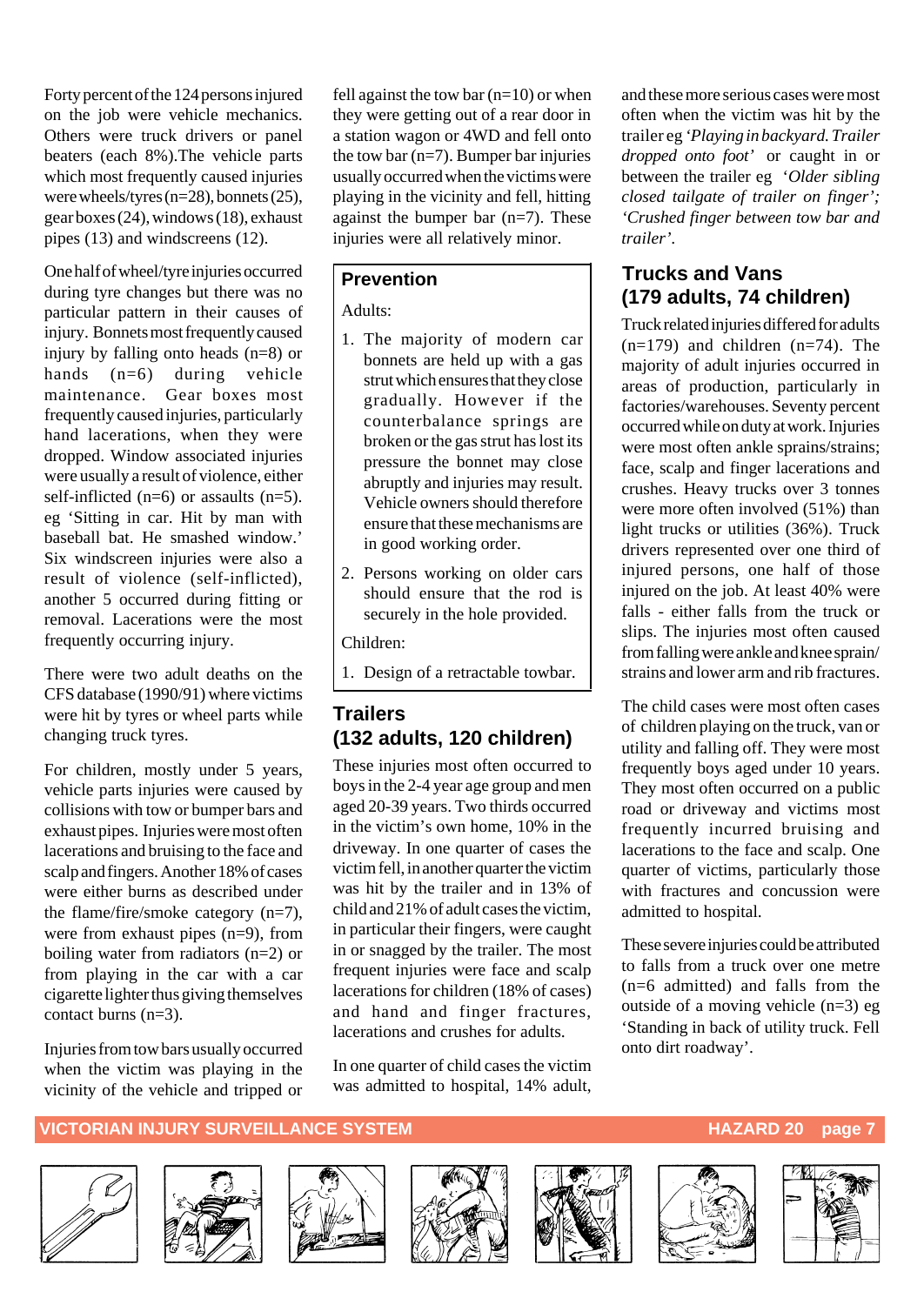The CFS (1990/91) recorded 2 truck related deaths other than those related to tyres discussed under vehicle parts.

#### **Prevention**

#### Adults:

- 1. Mechanized loading and unloading devices eg forklifts.
- 2. Slip resistant treads on the steps.
- 3. Redesign of the placement of the steps, of the spacing between the steps and of the positioning of the grab rails in relation to the steps. (Haworth,N, 1994)

Children:

1. Children should not be left to play in trucks unattended.

#### **Passenger cars in driveways (excl. vehicle doors) (120 children)**

The most potentially serious group of these were children or cyclists who were hit by a passenger car in the driveway (n=47). Children who were hit were most often aged one or two years. Injuries were most frequently to the lower limbs, particularly the foot. They were most often bruising or abrasions. They were often caused by the driver reversing along the driveway (n=22) and not seeing the child behind the car eg. 'Standing behind dad's car when dad drove off and hit the child.' One quarter were admitted to hospital and one of the children died later in hospital. Boys were injured twice as often as girls.

The remaining injury cases in this category were mostly falls of various kinds. The most frequently occurring happened on getting out of the car (n=17), riding bicycles and running into the cars (n=9), playing on the top of the vehicle and falling off (n=7) and hitting against the tow bar (n=7).

#### **Hoists, lifts, jacks, ramps (28 adult cases)**

These injuries usually occurred either when the motor vehicle moved or fell  $(n=12)$  or the jack etc fell or failed (n=11). Examples were 'Jacking up car with air jack. Car slipped. Hand wedged between jack and car', 'Changing front tyre. Checking brake line. Jack slipped. Car fell on head.'

Injuries were most frequently crushes and fractures to the hand (including fingers). Injuries most often occurred in the context of vehicle maintenance in the backyard or driveway. Only 3 incidents occurred while the victim was on the job ie injuries were usually to the amateur mechanics.



#### **Figure 6**

#### **Prevention**

1. Development of a device which detects motion behind a vehicle when reversing eg a device currently being developed by Engineering students at Wollongong University.

#### **Buses (57 adult cases)**

These cases most often occurred while getting off the bus  $(n=18)$ , on boarding (n=12), on standing when the bus started or suddenly stopped (n=8), during vehicle maintenance (n=6) or assaults (n=4). Injuries were most frequently ankle sprain/strains, the more serious were fractures to various body parts. Victims injured while disembarking usually injured themselves by falling and/or twisting their ankle eg 'Walking out of bus. Slipped from steps of bus. Twisted ankle'. Those injured while boarding usually did so by slipping on the steps.

- 1. Check with the vehicle handbook where the jack is to be positioned.
- 2. Do not get under a vehicle that is jacked up unless correctly supported with chassis stands.
- 3. Use drive-on ramps in preference to jacking up.
- 4. Jacks should be of good quality and regularly oiled and maintained.

#### **Automotive tools or accessories (other) (37 adult cases)**

These injury cases were equally divided between the workplace and do-it-yourself vehicle maintenance. Only 3 victims mentioned using a safety device at the time of injury. The most frequent injuries were lacerations to the hand (n=7) and metacarpal fractures (n=6). Spanners slipping were the most frequent occurrence (n=16). Injuries from spanners were most often to the hand lacerations and metacarpal fractures. None were sufficiently severe to be admitted to hospital eg 'Working on car with spanner, spanner slipped. Hand hit hard against car'.

#### **VICTORIAN INJURY SURVEILLANCE SYSTEM HAZARD 20** page 8













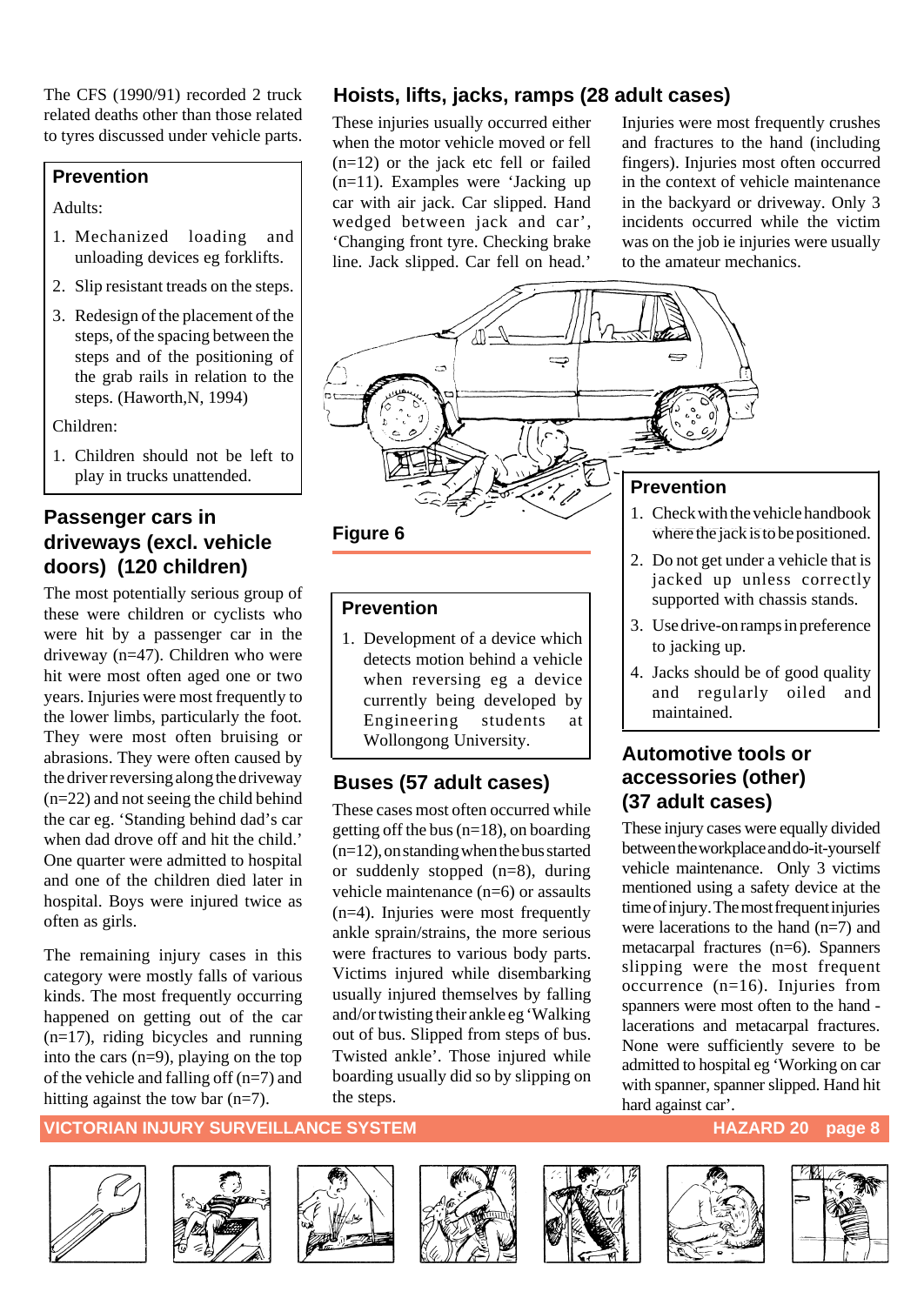Other injuries were caused by the wheel brace/lever during a tyre change  $(n=5)$ . usually by springing back and hitting the patient.

#### **Prevention**

- 1. Use the spanner appropriate to the job with a minimal use of adjustable wrenches (shifters).
- 2. Use good quality spanners which are chrome plated and therefore less likely to fracture and have handles moulded to the shape of the grip.
- 3. Have minimal oil on the hands when using spanners.

#### **Flame/fire/smoke (21adults, 12 children)**

Approximately half the adult cases involved petrol eg 'Pouring petrol on carburettor to get car started. Car backfired, caught fire' (4 similar cases), 'Driving car. Petrol fumes ignited car. Hurt by flames'. Injuries were more frequently partial thickness burns to the face and scalp. As normally occurs where flames are involved the injuries were relatively serious (one third admitted to hospital). Approximately half occurred during vehicle maintenance.

With children these injuries, although few in number, were particularly severe since almost all were admitted to hospital. Five of these cases, in two incidents, were attributable to cigarette lighters (type not specified) and the children were particularly restricted being strapped in their car seats. Another 2 cases, in one incident, involved the car catching fire when the ignition was turned on. One of these children later died (CFS 1990/91). There were three incidents associated with motor bikes and petrol.

There were 2 adult suicides on the CFS (1990/91) from setting fire to cars and one death from burns when a gas tank from a motor vehicle exploded.

#### **Prevention**

Adults:

- 1. The petrol pump should pump up the petrol naturally. If it does not do this there is a problem with the system.
- 2. If it is deemed necessary to assist the car to start by pouring petrol on the carburettor it must be done without the engine turning over and pouring no more than a thimble full at a time directly down the throat of the carburettor.

Children:

- 1. Children should not be left unattended in motor vehicles, particularly where they can reach matches or cigarette lighters.
- 2. Petrol in motorbike maintenance should be treated with extreme caution.

#### **Drugs and Medications (25 children)**

These cases were most often boys aged under 3 years, and were often serious with 44% admitted to hospital. Victims most commonly, when the poisoning incident occurred, were playing in a motor vehicle parked in the backyard or driveway, presumably unattended (n=12). Drugs and medications represented 80% of the substances ingested. They usually accessed the poisons, particularly child medications and paracetamol from the glove box or a bag left in the vehicle.

#### **Prevention**

- 1. Glove boxes containing medications eg amphetamines in Dad's truck, should be locked.
- 2. Children should not be left unattended in motor vehicles, especially to play.
- 3. Medications loose and in bags should be kept out of children's reach.

#### **Conclusion**

The area of non-traffic motor vehicle injuries is one which has been neglected relative to traffic related injuries. This becomes particularly apparent in the case of carbon monoxide car exhaust poisonings which are equal to approximately 23% of the road toll. There is a need for an appropriate authority/authorities to take responsibility for the prevention of the non-traffic types of motor vehicle injuries and deaths outlined in this article.

#### **Acknowledgements**

Professor Helen Hermann, Melbourne University Department of Psychiatry for comment, Karen Ashby, VISS, for assistance with analysis and Phil Waller **Motors** 

#### **References**

Australian Bureau Statistics, Victoria. Microfiche data.

Environmental Protection Authority, personal communication, 1994.

Harrison,J, Moller,J, Dolinis,J . Australian Injury Prevention Bulletin National Injury Surveillance Unit Issue 5, February 1994.

Haworth, N., personal communication, 1994.

Haworth, N, Ozanne-Smith,J, Fox,B, Brumen, I. Motorcycle- Related Injuries to Children and Adolescents. Monash University Accident Research Centre. 1994.

Steadman, LA, and Bryan,RJ, Cost of Road Accidents in Australia, Occasional Paper 91, Bureau of Transport and Communications Economics.AGPS, Canberra. 1988.

Workplace Australia. Exposure Standards for Atmospheric Contaminants in the Occupational Environment. 2nd edition, October, 1991.













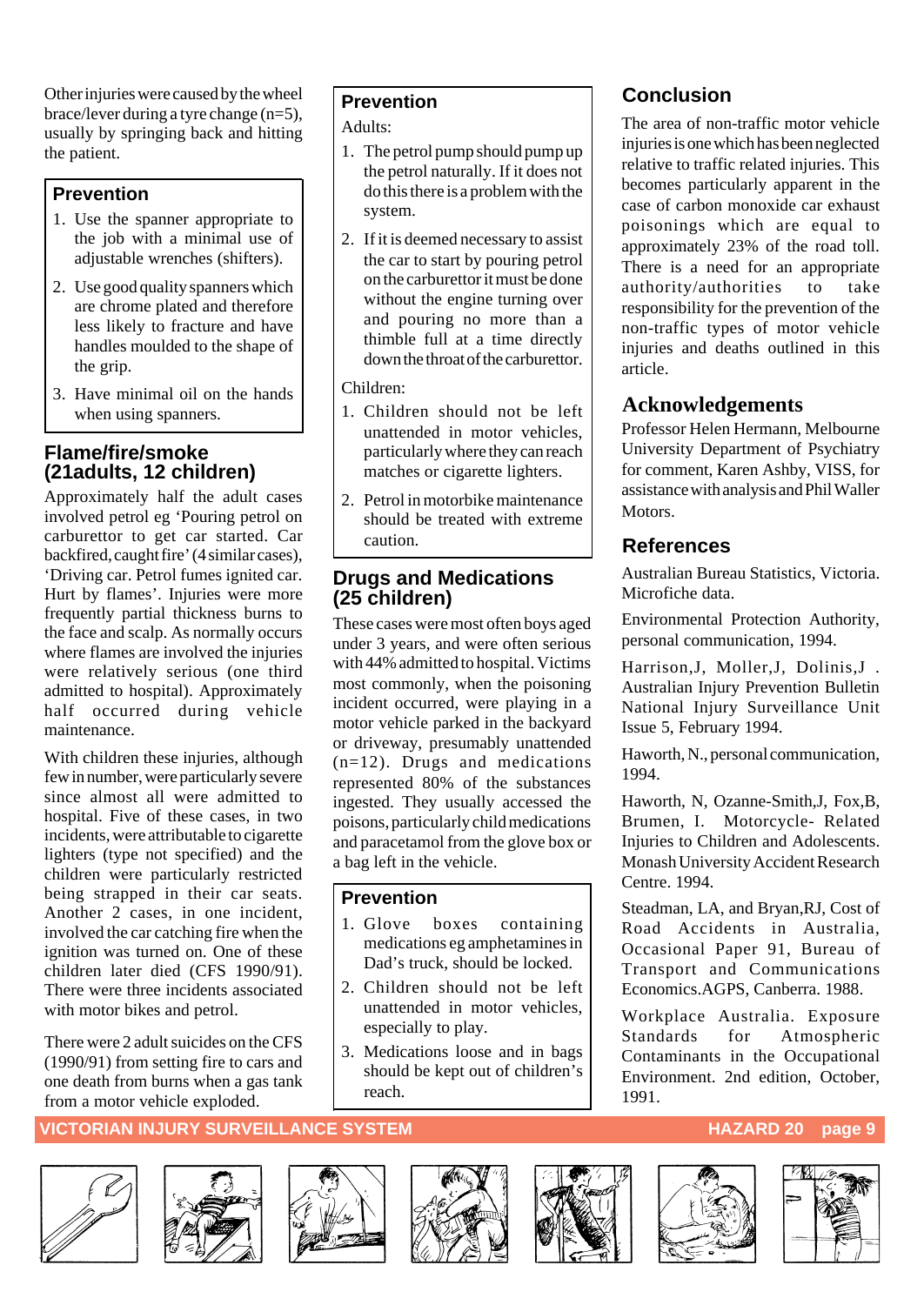# **Injuries and Vehicle Damage in Off-street Parking Areas**

*Narelle Haworth, Accident Research Centre William Young, Department of Civil Engineering, Monash University*

Parking is an important part of the total transport system. It provides an interface between the movement of vehicles on roads and access to land uses. Unlike major road crashes, most drivers have either seen or been involved in a collision in a parking area. These collisions are accepted as a part of daily life. The general perception is that most collisions are very minor and that very few injuries occur. The small amount of research that has been conducted suggests that this perception may not be accurate. While many collisions are not severe, a study of four off-street parking areas by the NRMA (Johnston, 1989) showed that the average cost of vehicle damage in crashes that were reported to Police was \$8,500 (1988 dollars).

In the ACT in 1986 to 1989, crashes in parking lots comprised between 12.8% and 15.9% of all reported crashes (Yue and Young, 1992). Injuries occurred in less than 1% of these crashes, and largely involved pedestrians. However, both Hagan (1988) and Brindle (1983) consider that the low number of pedestrian injuries in parking lots does not reflect the very low severity crashes and the "non-physical conflicts between vehicles and pedestrians". Brindle (1983) states that: "Pedestrian security is not necessarily measurable (or at least adequately reflected) by smallmagnitude numbers of pedestrian casualties in centres". He notes that

*if safety was really a consideration in new shopping centres planning*

*then there would be better planning for pedestrians at the doorways of car free shopping centres, which almost invariably open onto major circulatory roads, and in the car parks of such centres. If anything, present design philosophy tends to favour traffic bustle at the centre doorways, to draw intending shoppers past the entrance before they park, and to emphasise the contrast with the traffic-free environment inside.*

A study of vehicle-vehicle and vehiclepedestrian conflicts (potential collisions) at a supermarket car park in Melbourne (Yue and Young, 1992) showed that, overall, the number of pedestrian-vehicle conflicts was just over a third that of vehicle-vehicle conflicts. However, in front of the shopping centre entrance, there were more pedestrian-vehicle conflicts than vehicle-vehicle conflicts. Most of the conflicts were between pedestrians and vehicles driving around, rather than vehicles in the process of parking or unparking. These vehicles were travelling at higher speeds (Young 1988 found speeds of about 20-30 km/h in this situation, although some reached 60 km/h, compared with 13-18 km/h when searching for a parking place) and so the conflicts posed a higher risk of collision, and hence injury.

#### **VISS data on injuries in parking areas**

An analysis of the VISS database found 914 persons had presented at Emergency Departments with injuries sustained in parking areas, of which 109 were transferred or admitted. While some of these injuries were not related to transportation, e.g. stabbings, transportation was the activity being undertaken in 413 cases (49 admissions). While most of the concern about injuries in parking areas has focussed on pedestrians, the analysis showed 230 car occupants and 62 cyclists injured, in addition to the 99 cyclists. Of the persons injured in parking areas, 82 were on-the-job.

Unfortunately, while these data suggest that injuries in parking areas require further attention, they give little information to guide countermeasure development. At the basic level, it is not known whether the injuries occurred while the vehicle was driving in the circulator roads, or while parking, or while unparking. It is unclear to what extent reversing, or visibility restrictions may have contributed to the occurrence of collisions. Followup studies or surveys have the potential to provide these data.

#### **Improving safety in parking areas**

Given the lack of good quality data about collisions in parking areas, some researchers have opted to use a theoretical approach to prediction of













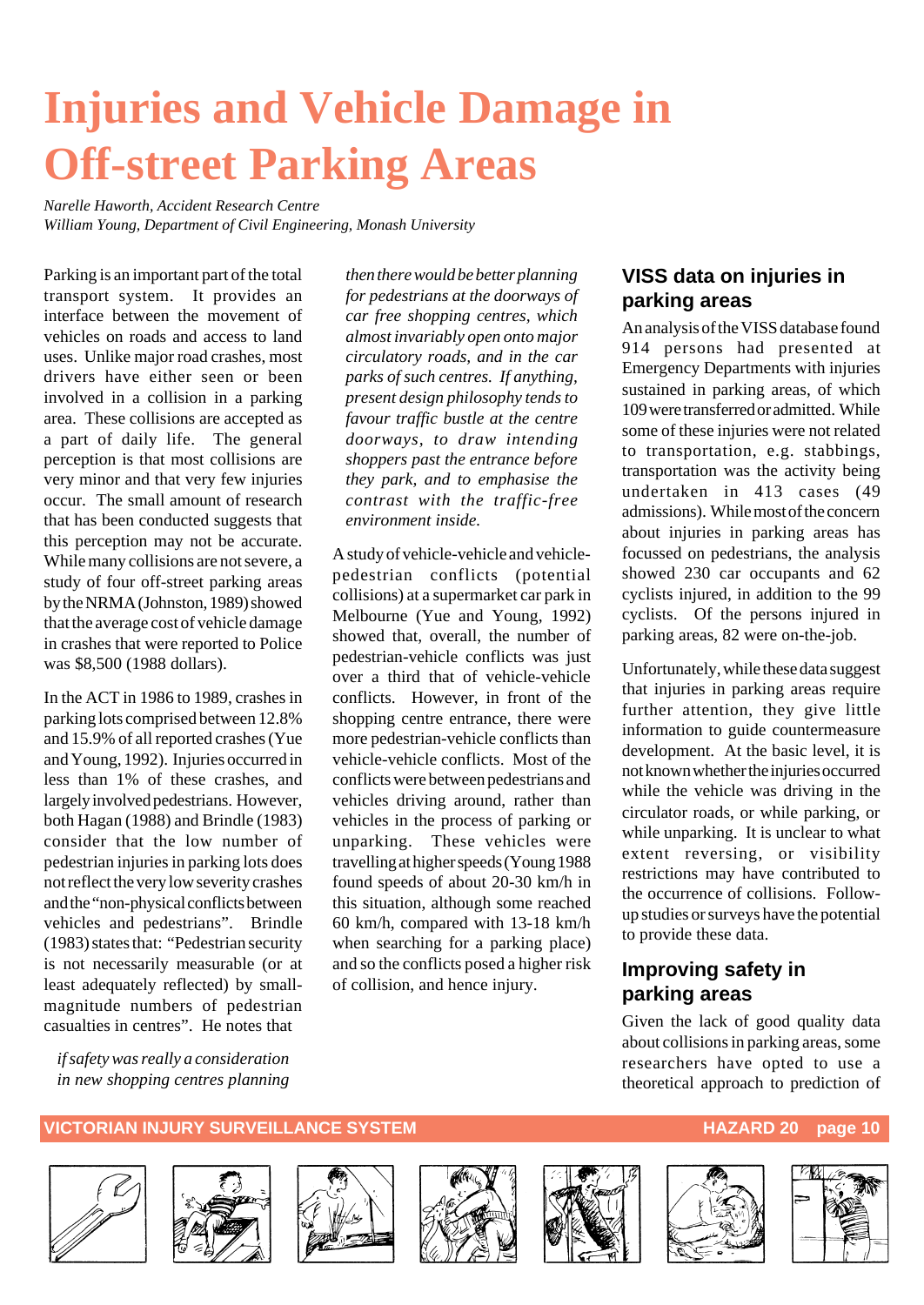risks of collision and injury. Yue and Young (1992) have developed a computer model which predicts the patterns of conflicts, given the particular characteristics of the parking area, the vehicles and the pedestrians. This is being used to investigate potential design faults in parking areas. The technique can be used to isolate problem areas in parking areas and remove or improve these problem areas to increase safety and reduce inconvenience to users.

The use of a "Safety Audit" during the design process may be a useful tool to detect flaws in the design of a parking system. It may include considerations of obstruction of sight distance by parked vehicles, the impact of parking controls, turnover of parking, etc.

Standards and guidelines exist for the design of off-street parking areas. The Guide to Traffic Engineering Practice (NAASRA, 1988) states that

*An important consideration in the design of parking facilities is the interaction of vehicles and pedestrians. Separation of these user groups is advantageous but not always possible. Parking networks should, however, be designed to reduce conflict in terms of exposure to risk and the relative speed and vulnerability of different user groups. Pedestrian movements should be minimised on circulation roads since these primarily involve faster moving vehicle traffic....Raised pedestrian footpaths are sometimes used in large parking lots to separate rows of cars and to provide favourable walking conditions. However, people walking to and from cars often use aisles, and such footpaths may be under utilised.*



High Pedestrian Vehicle Conflict

*In general the parking layout should encourage walking along aisles rather than across them. Footpaths may be useful where there are large pedestrian flows (eg from bus stations or satellite parking stations). pp.30-31*

The level of conflict in parking systems goes further than just the consequent collisions. It can result in inconvenience and frustration to drivers and pedestrians. The ever improving physical environments within shopping, office, industrial and educational establishments can be enhanced by improving the parking systems providing access to them. Appropriate parking area designs and investigation procedures that can reduce the risk of collision and injury and improve the quality of the parking environment are required. It is important that the magnitude of the problem be determined and that rigorous procedures be developed to ensure that injury and property damage are minimised.

#### **References**

Brindle, R. E. (1983). *Town planning and road safety review. Chapter 6: Centres.* (Report AIR 319-8). Melbourne: Australian Road Research Board.

Hagan, B. (1988). Standards for traffic control devices in off-street areas. Interim report to Safety Division of South Australian Department of Transport.

Johnston, G. (1989). *Accident costs*. Report for National Roads and Motorists Association, NSW.

NAASRA. (1988). *Guide to traffic engineering practice. Part 11 - Parking*. Sydney: National Association of State Road Authorities.

Young, W. (1988). The distribution of speeds in parking facilities. *Traffic Engineering + Control,* 504-513.

Yue, W. L. and Young, W. (1992). Estimating conflict and safety in parking lots.













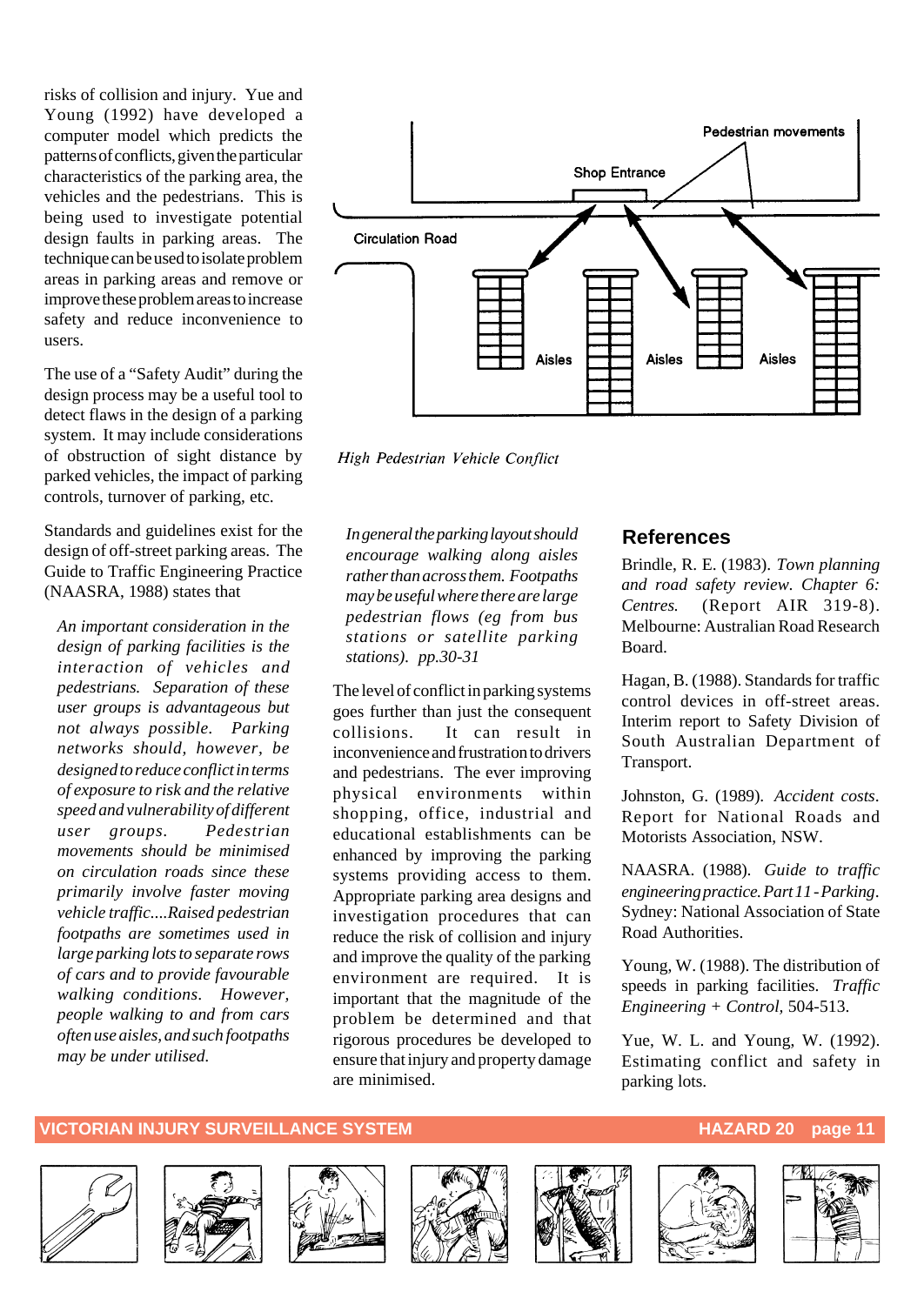# **The Risk of Baby Walkers: an update**

*Fiona Williams*

#### **Introduction**

This article provides further evidence, in the form of risk estimation, to support the recommendation for a product ban on babywalkers. Relative risk ratios for injury are compared for three types of nursery furniture: baby walkers, prams/strollers, and high chairs.

#### **Injury Data**

Data analysis was undertaken on cases of injury to infants aged 6-11 months (incl.) reported to the Emergency Departments of 3 metropolitan hospitals (Royal Children's Hospital, Preston and Northcote Community Hospital and Western Hospital) from 1989-1993. The age group 6-11 months (incl.) was chosen as baby walkers are most commonly used, and most injuries associated with the product occur, in the latter half of the child's first year of life.

A total of 2435 cases of injury were reported to the 3 hospitals for children in the specified age-groups and time period. Two hundred and sixty-eighty cases, where injury was associated with the 3 types of nursery furniture, were reported: baby walkers (115 cases), prams/strollers (86 cases), and highchairs (67 cases). Thirty-six of these were admitted: 15 cases associated with baby walkers, 13 with prams/strollers, and 8 with high chairs. One fatality was reported following injury associated with a pram/stroller.

Burns and fractures appear specific to babywalkers and high chairs. The distribution of injuries is otherwise very

similar within each of the product groups. It needs to be emphasised, however, that the risk of injury overall is much greater for babywalkers than for the remaining two products (as discussed in later paragraphs).

#### **Causes of injury**

Stairs/steps were specific to injuries associated with baby walkers: baby walkers (40%); prams/strollers (5%); high chairs (0%). This is not surprising given that the babywalker allows increased mobility of the child.

### **Exposure Data**

The 'Safety in the Home' survey, conducted in Melbourne by the Australian Bureau of Statistics in November 1992, provides valuable exposure data on the presence of particular products in households surveyed. From the sample interviewed, it is estimated that 46,700 households in the metropolitan area include at least 1 child under the age of 12 months. Of these 46,700 households with a child under 12 months of age: 13,900 (30%) possessed a babywalker, 45,400 (97%) possessed a pram or



stroller, and 30,400 (65%) possessed a high chair.

#### **Determination of Risk**

Determining risk is essential for establishing whether a public health problem is associated with the use of a particular product; assessing the magnitude of such a problem; and for assessing the need for and appropriateness of particular interventions. Determining risk requires computation of risk from sample injury data relative to exposure data.

In this study, the population areas from which injury data is collected approximates to a subset of the exposure data and thus the absolute risk of each product cannot be computed without making extrapolations. However, it is the comparison of the three products and thus the risk of injury relative to the other products that is required.

#### **The nature of injury**

| <b>Babywalkers</b> | <b>Prams</b><br>/strollers | <b>High chairs</b> |
|--------------------|----------------------------|--------------------|
| 31%                | 44%                        | 42%                |
| 10%                | 12%                        | 13%                |
| 17%                | $0\%$                      | 4%                 |
| 4%                 | 8%                         | 16%                |
| Head (77%)         | Head (83%)                 | Head (74%)         |
|                    |                            |                    |













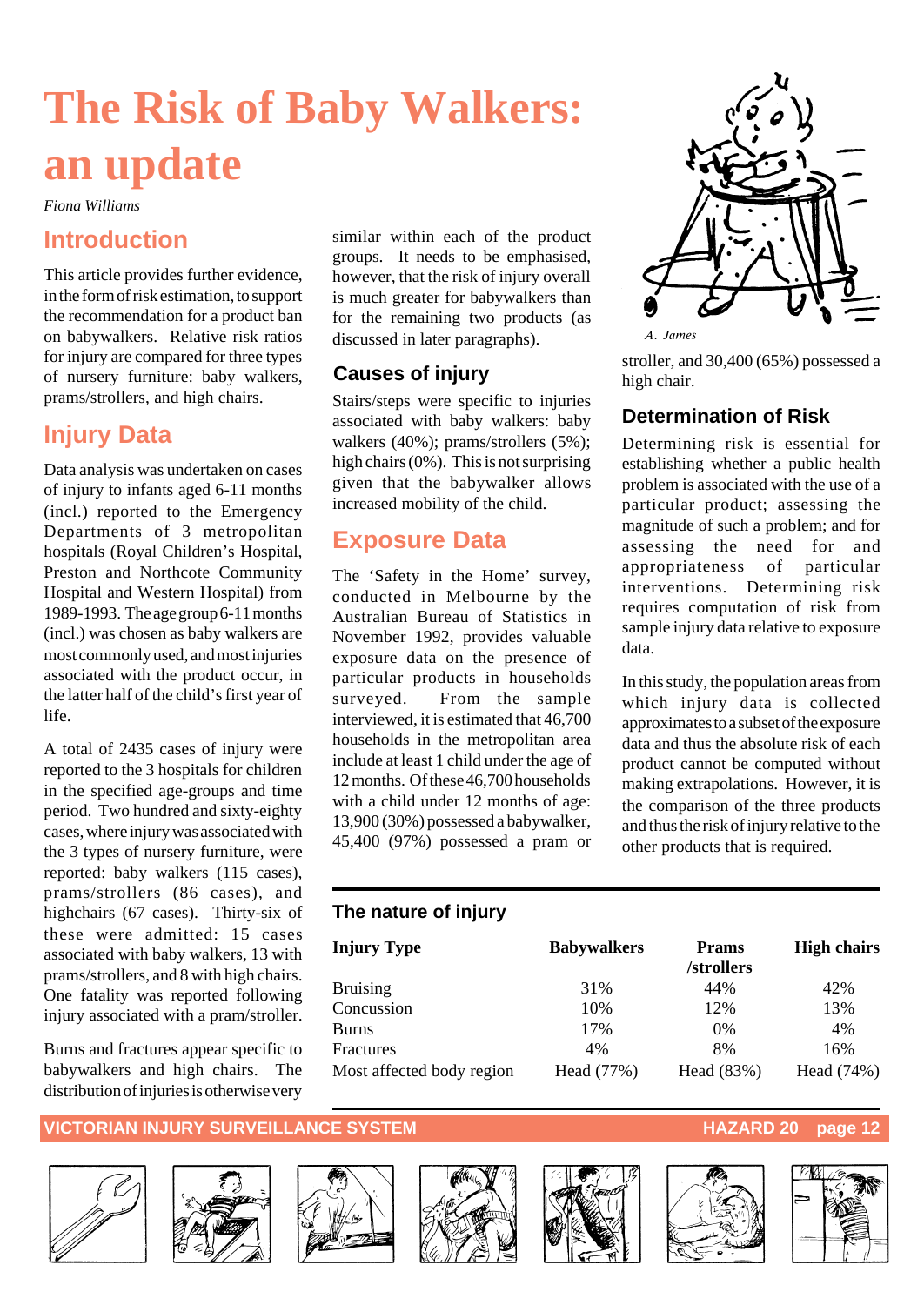Thus if there are:

- \*115 injury cases due to babywalkers and 13,900 baby walkers in the metropolitan area in this age-group
- \*86 injury cases due to prams/ strollers and 45,400 prams/ strollers in the metropolitan area in this age-group
- \*67 injury cases due to high chairs and 30,400 high chairs in the metropolitan area in this age-group

then: t**he risk of injury from babywalkers is:**

- **4.4 times higher than the risk of injury from prams/strollers**
- **3.8 times higher than the risk of injury from high chairs.**

### **Injury Prevention**

In the 6-11 month age-group, it is clear that the risk of injury associated with baby walkers far exceeds the risk of injury associated with prams/strollers and high chairs. In assessing the risks of a product, the benefits of such a product also need to be taken into account. In the case of baby walkers, there appears to be no demonstrated benefit ( Greensher & Mofenson, 1985) but there do appear to be indications of that use of a babywalker may adversely affect the development of gait (Crouchman 1986, Kauffman & Ridenour 1977) and motor development generally (Simpkiss & Raikes 1972).

The results presented further support the argument that babywalkers are an unsafe product and should be the subject of either a product ban, or other effective mechanisms, to substantially reduce infants' exposure to this unacceptably high risk.

*\* These figures are under-estimates, accounting only for that part of the metropolitan area of three metropolitan hospitals. The injury data are collected over five years and the expsoure data over one year. However, these points should not affect the risk calculations.*

#### **References**

Australian Bureau of Statistics. (November 1992). *Safety in the Home*. Melbourne.

Australian Bureau of Statistics. (1992b). *Supplementary Tables: Safety in the Home*. Melbourne.

Crouchman, M. (1986). *The Effects of Baby walkers on Early Locomotor Developmen*t. Dev. Med. Child Neurol. Vol. 28, pp757-761 cited in Partington, M.D., Swanson J.A., & Meyer, F.B. (1991). Head Injury and the Use of Baby Walkers: A Continuing Problem. Annals of Emergency Medicine. Vol. 20, pp 652-654.

Greensher, J., & Mofenson, H. (1985). *Injuries at Play.* Paediatric Clinics of North America cited in Ozanne-Smith J., & Heffernan, C.J. (March 1990). Child Injuries Associated With Nursery Furniture. Monash Universty Accident Research Centre. Clayton, Victoria.

Kauffman, I.B., & Ridenour, M. (1977). *Influence of an Infant Walker on Onset and Quality of Walking Pattern of Locomotion. An Electromyographic Investigation.* Percept. Motor Skills. Vol. 45, 1322-1329 cited in Partington, M.D., Swanson J.A., & Meyer, F.B. (1991). Head Injury and the Use of Baby Walkers: A Continuing Problem. Annals of Emergency Medicine. Vol. 20, pp 652-654.

Langlois, J.A., Hawkins, C., Penny, M., Brumen, I.A., & Saldana R. (December 1992). *Nonfatal Injuries in Victoria: An Overview*. Monash Universty Accident Research Centre - Victorian Injury Surveillance System, Clayton, Victoria.

Ozanne-Smith, J., & Brumen, I.A. (September 1993). *The Safety of Babywalkers*. Hazard, No. 16, pp 1-4.

Ozanne-Smith J., & Heffernan, C.J. (March 1990). *Child Injuries Associated With Nursery Furniture.* Monash University Accident Research Centre. Clayton, Victoria.

Partington, M.D., Swanson J.A., & Meyer, F.B. (1991). Head Injury and the Use of Baby Walkers: A Continuing Problem. Annals of Emergency Medicine. Vol. 20, pp 652-654.

Simpkiss, M.J., & Raikes, A.S. (1972). Problems Resulting from the Excessive Use of Baby-walkers and Babybouncers (letter). Lancet. Vol. 1, p 747 cited in Partington, M.D., Swanson J.A., & Meyer, F.B. (1991). Head Injury and the Use of Baby Walkers: A Continuing Problem. Annals of Emergency Medicine. Vol. 20, pp 652- 654.











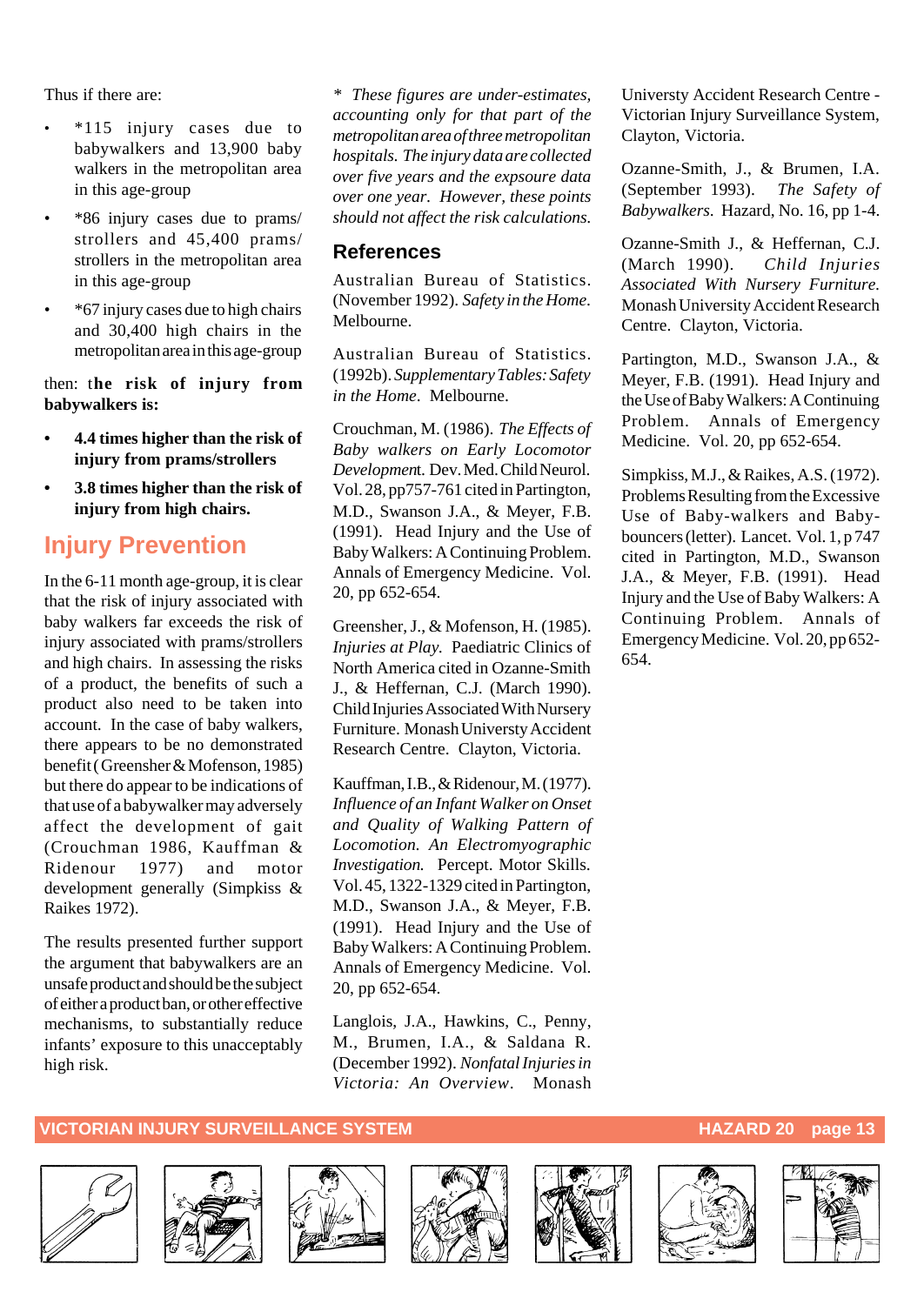# - INDEX -

| <b>Subject</b>           | <b>Edition</b> | <b>Pages</b> |
|--------------------------|----------------|--------------|
|                          |                |              |
|                          |                |              |
| <b>Bicycles</b>          |                |              |
|                          |                |              |
|                          |                |              |
|                          |                |              |
| <b>Burns</b>             |                |              |
|                          |                |              |
|                          |                |              |
|                          |                |              |
|                          |                |              |
|                          |                |              |
|                          |                |              |
| Dogs                     |                |              |
|                          |                |              |
|                          |                |              |
|                          |                |              |
| Drownings/near-drownings |                |              |
|                          |                |              |
|                          |                |              |
|                          |                |              |
| Exercise bicycles        |                |              |
|                          |                |              |
|                          |                |              |
|                          |                |              |
|                          |                |              |
|                          |                |              |
| Latrobe Valley           |                |              |
|                          |                |              |
|                          |                |              |
|                          |                |              |
|                          |                |              |
|                          |                |              |
|                          |                |              |
|                          |                |              |
| Poisons                  |                |              |
|                          |                |              |
|                          |                |              |
|                          |                |              |
|                          |                |              |
|                          |                |              |
|                          |                |              |
|                          |                |              |
| <b>Sports</b>            |                |              |
|                          |                |              |
|                          |                |              |
|                          |                |              |
|                          |                |              |
|                          |                |              |
|                          |                |              |
|                          |                |              |
| * Special edition        |                |              |

#### **VICTORIAN INJURY SURVEILLANCE SYSTEM**















#### HAZARD 20 page 14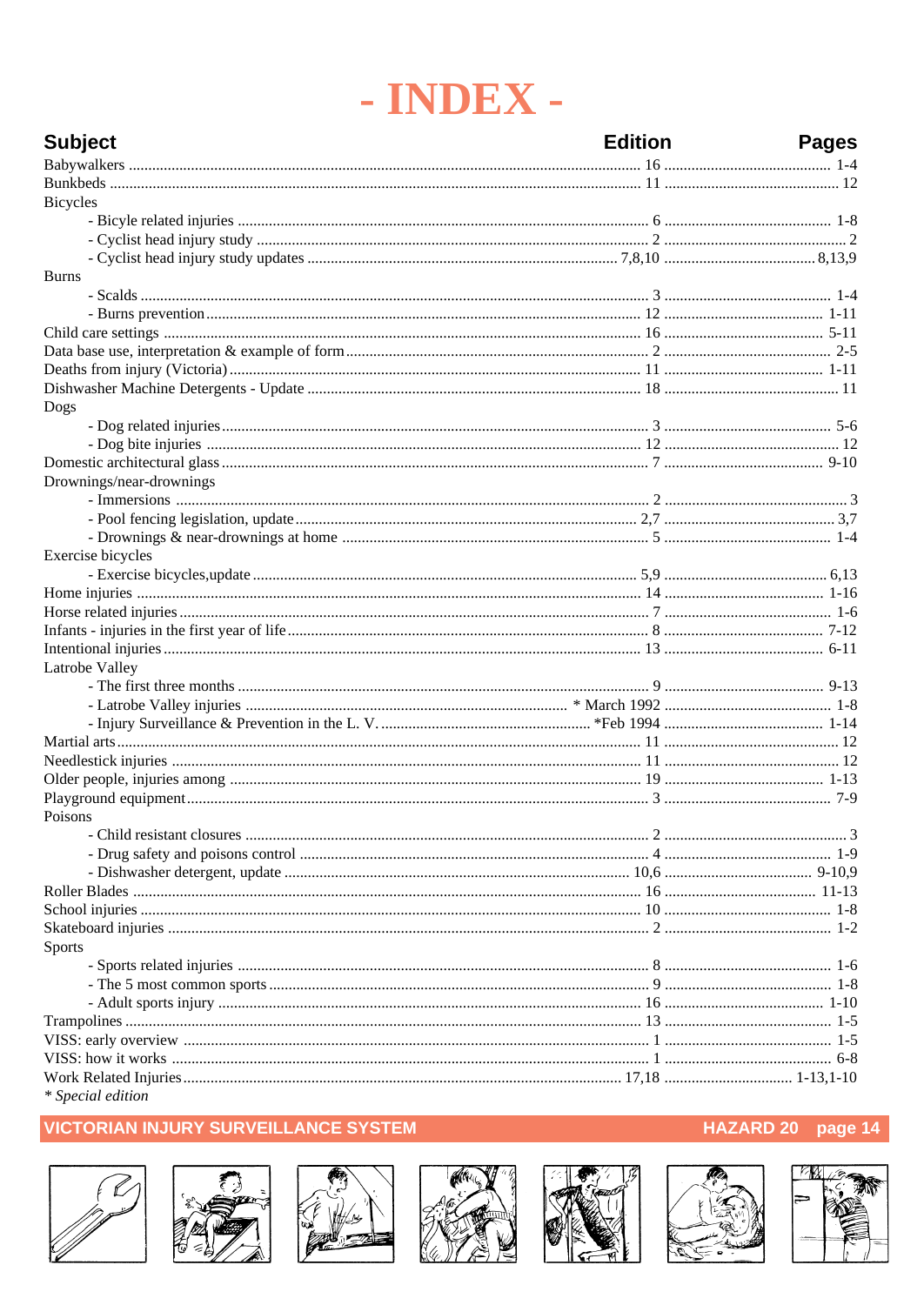## **VISS Staff**

| Director:                                      | Dr Joan Ozanne-Smith                 |                                                        |
|------------------------------------------------|--------------------------------------|--------------------------------------------------------|
| Co-ordinators:                                 | Virginia Routley<br>Fiona Williams   |                                                        |
| <b>Research Assistant:</b>                     | Karen Ashby                          |                                                        |
| Data Processors:                               | Christine Chesterman<br>Julia Palmer | Royal Children's Hospital<br>Latrobe Regional Hospital |
| <b>Associate Director:</b><br>(Child Injuries) | Dr Terry Nolan                       |                                                        |

## **How to Access VISS Data:**

VISS collects and tabulates information on injury problems in order to lead to the development of prevention strategies and their implementation. VISS analyses are publicly available for teaching, research and prevention purposes. Requests for information should be directed to the VISS Coordinators or the Director by contacting them at the VISS office.

# **GENERAL ACKNOWLEDGEMENTS**

#### **Participating Hospitals**

Royal Children's Hospital Latrobe Regional Hospital

(Traralgon and Moe)

The contributions to the collection of VISS data by the director and staff of the Emergency Departments of these hospitals, other particpating clinicians, Medical Records Departments, and ward staff are all gratefully acknowledged. The surveillance system could not exist without their help and co-operation.

## **Coronial Services**

Access to coronial data and links with the development of the Coronial Service's statistical database are valued by VISS.

## **National Injury Surveillance Unit**

The advice and technical back-up provided by NISU is of fundamental importance to VISS.

## **VISS is located at:**

7th floor, Tower Building Monash University 26 Railway Avenue Caulfield East

#### **Postal address:**

PO Box 197 Caulfield East Victoria 3145

#### **Phone:**

| Reception     | $(03)$ 903 2880 |
|---------------|-----------------|
| Co-ordinators | $(03)$ 903 2885 |
|               | $(03)$ 903 2886 |
| Director      | $(03)$ 903 2884 |
| Fax           | $(03)$ 903 2882 |

#### **HAZARD VOLUME 1 -**

#### **Bound Edition of Hazards 1 - 10**

These are available from VISS. A handling and postage fee of \$10 applies.